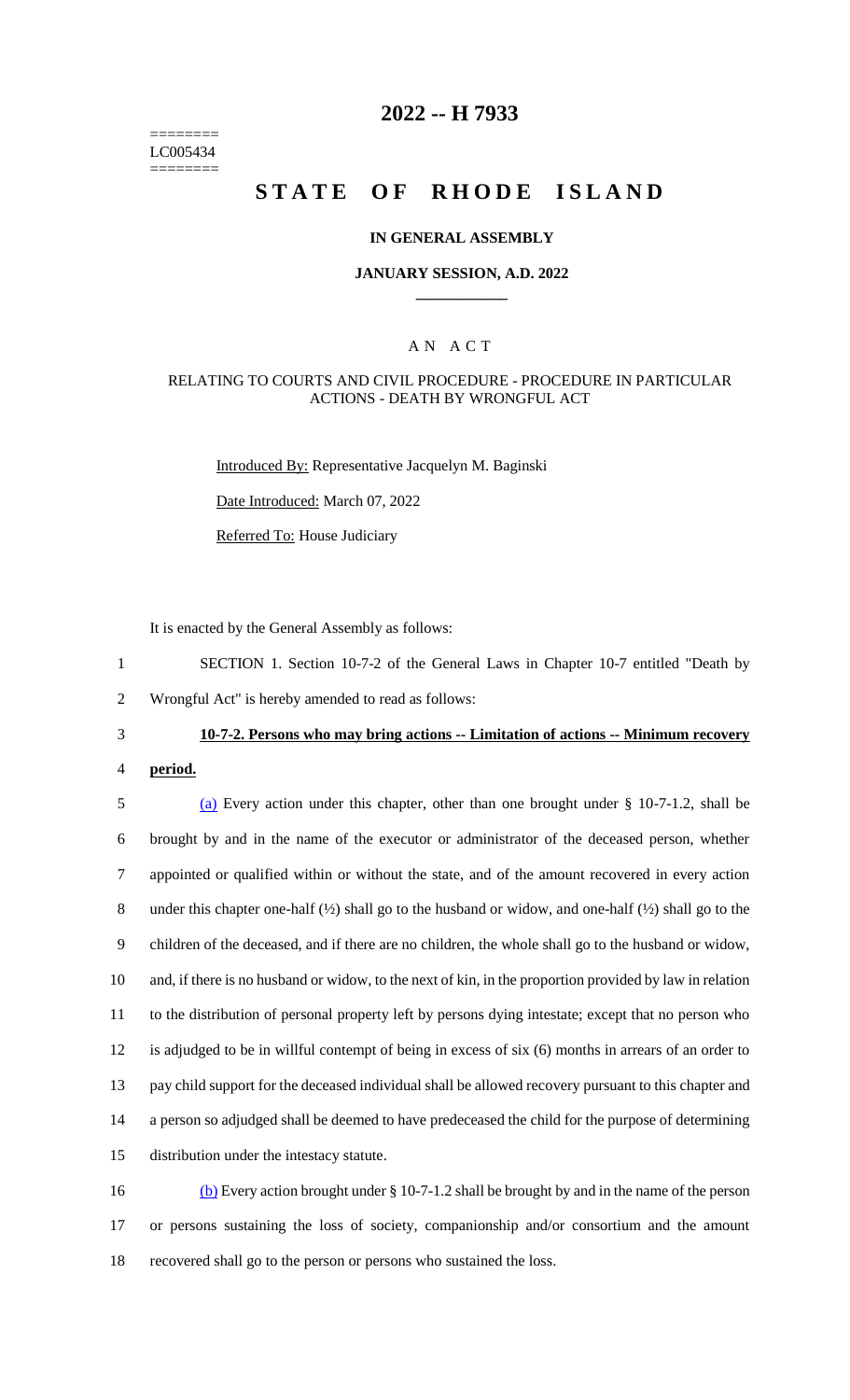(c) Except as otherwise provided, every action brought pursuant to this chapter shall be commenced within three (3) years after the death of the person. With respect to any death caused by any wrongful act, neglect or default which is not known at the time of death, the action shall be commenced within three (3) years of the time that the wrongful act, neglect or default is discovered or, in the exercise of reasonable diligence, should have been discovered.

- 6 (d) Whenever any person or corporation is found liable under  $\S$ § 10-7-1 -- 10-7-4 he or she 7 or it shall be liable in damages in the sum of not less than two hundred fifty thousand dollars 8 (\$250,000) three hundred sixty-five thousand dollars (\$365,000) or such higher amount as adjusted 9 pursuant to subsection (e) of this section. 10 (e) On January 31, 2023 and each January 31 thereafter, the amount any person or 11 corporation shall be liable pursuant to subsection (d) of this section, shall be adjusted by the
- 12 percentage increase in the consumer price index for all urban consumers (CPI-U) published by the
- 13 United States Department of Labor Bureau of Labor Statistics for the Northeast Region for the
- 14 previous year.
- 15 SECTION 2. This act shall take effect upon passage.

======== LC005434 ========